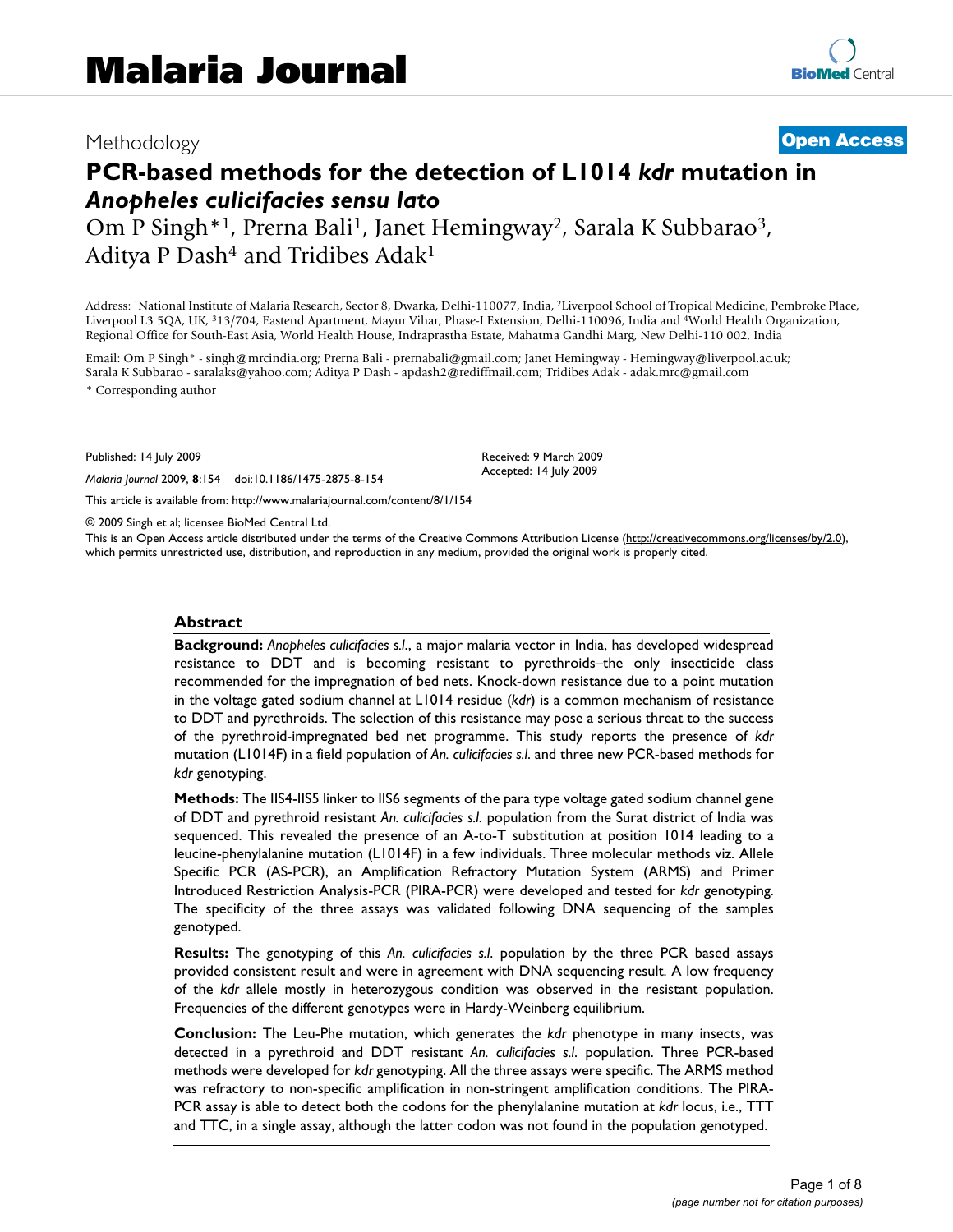# **Background**

*Anopheles culicifacies s.l*. is the main malaria vector in the Indian subcontinent, affecting mainly rural areas, and contributes 60–65% of malaria cases in India [1]. As this is an endophilic vector, indoor residual spraying (IRS) of DDT is the main strategy used for its control. This species is resistant to DDT in most parts of India. Although DDT is banned in many countries, the recent endorsement by World Health Organization for the use of DDT for IRS for malaria vector control [2] has renewed interest in this insecticide. Pyrethroids are the most commonly used insecticides for IRS and the only insecticide class recommended for impregnation of bed nets due to their relatively low mammalian toxicity and rapid knock down effect on insects. In India, the use of pyrethroids was initiated in 1990s to control malaria epidemics in areas where *An. culicifacies s.l* was resistant to DDT and malathion. Pyrethroid resistance in *An. culicifacies s.l*. was detected in Surat district of Gujarat state, western India, soon after its introduction in vector control programme [3].

DDT and pyrethroids are neurotoxins that act on the voltage-gated sodium channels by modifying their gating kinetics, resulting in the prolonged opening of individual channels leading to paralysis and death of the insect. One of the mechanisms of pyrethroid resistance in insects is referred to as knock-down resistance (*kdr*) caused by reduced target site sensitivity. The phenotype is commonly conferred by a single point mutation (L1014F/S/ H) in the IIS6 segment of voltage gated sodium channel [4,5]. Other mutations in different regions of the gene also confer knock-down resistance in some insects [4,6], but among anophelines this is the only locus where point mutations have been reported to date conferring resistance. Only two points mutations have been reported in anophelines at this locus–L1014F in *Anopheles gambiae* [7] (West African *kdr*), *Anopheles arabiensis* [[8](#page-6-0)] and *Anopheles stephensi* [9], and L1014S in *An. gambiae* [10] (East African *kdr*).

The Leu-Phe mutation at the *kdr* locus in *An. culicifacies s.l*. was reported by Hoti *et al* [11] using an allele-specific PCR assay, whose external primers Agd1 and Agd2 were based on *An. gambiae* sequences. However, authors failed to amplify the DNA region of interest using the primers Agd1 and Agd2 (see Additional file 1) due to mismatching with template DNA. As the evident cross resistance between DDT and pyrethroids in this resistant strain strongly suggested a *kdr* type phenotype, an attempt was made to confirm the presence of *kdr*-based insecticide resistance in *An. culicifacies s.l*. by DNA sequencing and developing alternative high throughput methods for *kdr* genotyping. The part of the voltage gated sodium channel spanning IIS4- IIS5 linker to IIS6 segments of *An. culicifacies* species A, B and C was first sequenced which contains at least five residues where mutations have been reported in other insects, namely, Met<sup>918</sup> in the IIS4-IIS5 linker, Leu<sup>925</sup>, Thr<sup>929</sup> and Leu<sup>932</sup> in IIS5 and Leu<sup>1014</sup> in IIS6 [6]. Based on the sequences obtained, three PCR based assays for *kdr* genotyping were developed, i.e., Allele Specific-PCR (AS-PCR), Amplification Refractory Mutation System (ARMS) and Primer Introduced Restriction Analysis-PCR (PIRA-PCR). These assays were tested on a DDT/pyrethroid resistant *An. culicifacies* population from Surat district and validated through DNA sequencing. The ARMS and PIRA-PCR were developed as alternatives of AS-PCR, which is often alleged to be non-specific [12-14]. Additionally, the PIRA-PCR was developed as a method by which both the codons of Phe (TTT and TTC) at *kdr* locus can be detected by a single assay.

# **Methods**

## *Study area*

*Anopheles culicifacies s.l* were collected from the villages of Surat district of Gujarat state (21–22°N latitude and 73– 74°E longitude) located within three Primary Health Centres (PHC), Amladam, Bareda and Dadheda, where a significant level of resistance to DDT and pyrethroids (7– 13% and 60–69% mortalities recorded in adults against 4% DDT and 0.05% Deltamethrin, respectively, in WHO's standard insecticide susceptibility tests) have been reported [3]. This *An*. *culicifacies s.l*. population is comprised of species B and C [3]. Indoor resting mosquitoes were collected using hand aspirators between 0600 and 0800 AM. The mosquitoes were preserved in isopropanol and DNA from individual mosquitoes was isolated.

# *DNA sequencing*

Initially a 1.45 kb PCR product encompassing IIS4-IIS5 linker to IIS6 segment of voltage gated sodium channel was amplified from individual mosquitoes using primers Kdr1F (5'-CTG AAT TTA CTC ATT TCC ATC A-3') and Kdr1R (5'-TGG TGC AGA CAA GGA TGA AG-3') in a reaction mixture (25 μl) which contained 1× Buffer, 1.5 mM of MgCl<sub>2</sub>, 200 μM of each dNTP, 1.0 μM of each primers and 1.0 unit of AmpliTaq Gold® taq polymerase (Applied Biosystem). The conditions of PCR were: initial denaturation at 95°C for 5 min, followed by 35 cycles of 95°C for 30 S, 48°C for 60 S and 72°C for 120 S, and a final extension step of 72°C for 7 min. The PCR products were reamplified by semi-nested PCR using primers Kdr1F and KdrR (5'-CGA AAT TGG ACA AAA GCA AAG-3'). The PCR conditions were same as in that of primary PCR. The amplification was checked on 2% agarose gel and PCR product was purified using Millipore's Montage® PCR filter units following vendor's protocol. The purified products were sequenced directly using BigDye Terminator V3.1 (Applied Biosystem). The primers used for sequencing were the same primer used for PCR amplifications, Kdr1F and KdrR. Other internal primers used for sequenc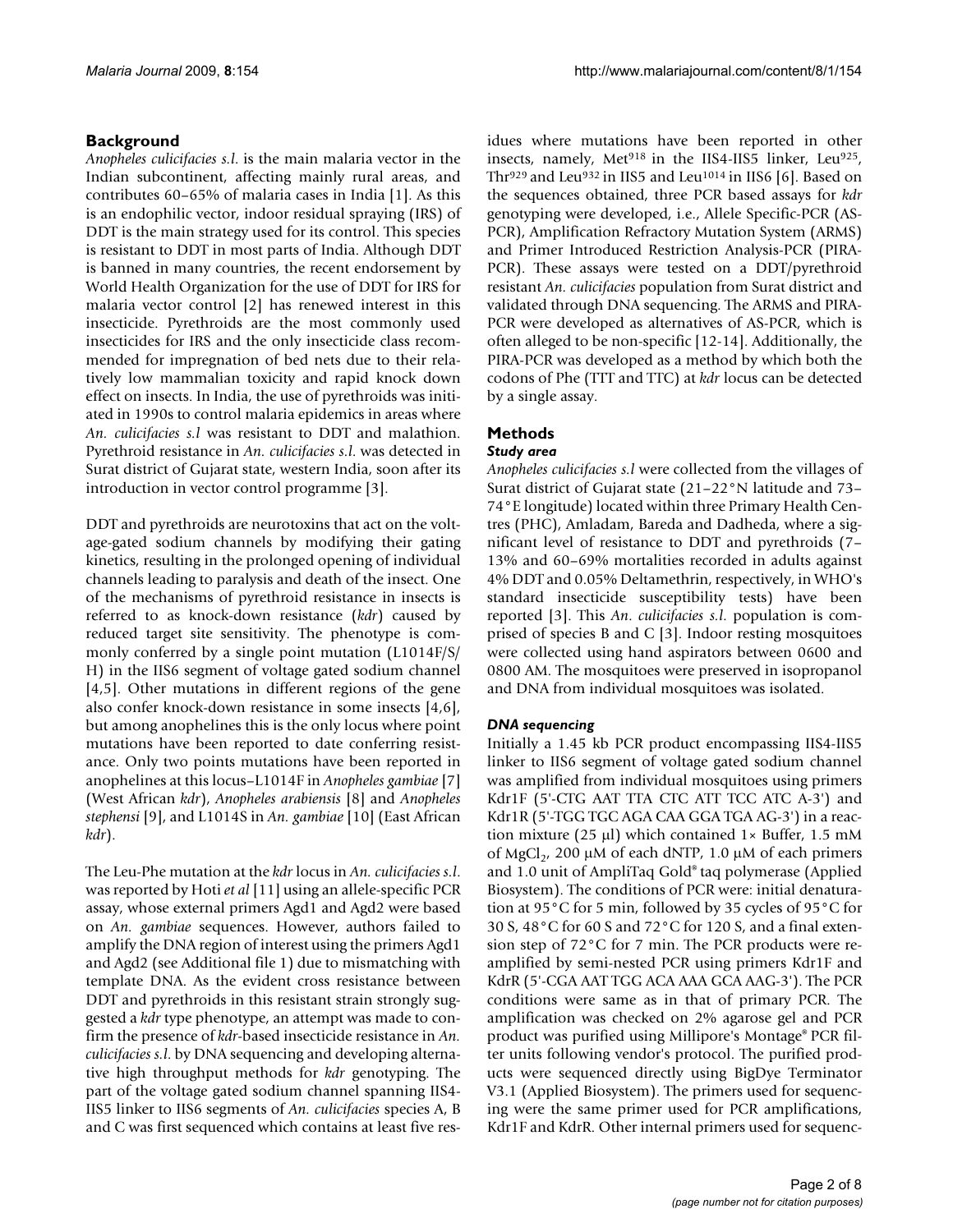ing were–Kdr2R (5'-TTG AAA GCC ACG TAC CAT AAC A-3'), Kdr3R (5'-CGG AAC ACA ATC ATG AAG GA-3') and Kdr2F (5'-GAC CAC GAT TTG CCA AGA TG-3') (Figure 1). One specimen of each of *An. culicifacies* species A, B and C were sequenced using these primers. For subsequent sequencing, two PCR fragments were amplified separately using primer sets Kdr1F + Kdr2R and Kdr2F + Kdr1R due to presence of large intron (1 kb) close to the end of IIS5. Both the PCR reactions (25  $\mu$ l) contained 1× Buffer, 1.5 mM of MgCl<sub>2</sub>, 200 μM of each dNTP, 1.0 μM of each primers and 0.625 unit of AmpliTaq Gold® taq polymerase. The conditions of PCRs were: initial denaturation at 95°C for 5 min, followed by 35 cycles of 95°C for 30 S, 48°C for 45 S and 72°C for 60 S, and a final extension step of 72°C for 7 min. A total of 25 *An. culicifacies s.l*. samples from Surat were amplified using these primers, purified with Qiaquick® PCR purification kit (Qiagen) and sequenced directly using BigDye Terminator. Two specimens were heterozygous for Leu (TTA) and Phe (TTT) at position1014 indicating the presence of a *kdr*-based mechanism in *An. culicifacies s.l*. No other amino acid substitution was detected.

#### *cDNA sequencing*

The total RNA of *An. culicifacies* species A, B and C was isolated using TRIzol Reagent (Invitrogen Corporation) according to the manufacturer's instructions. cDNA synthesis and RT-PCR were carried out using AccessQuick RT-PCR System (Promega Corporation). The first strand cDNA was synthesized by avian myoblastosis virus reverse transcriptase (AMV-RT) at 45°C for 45 min, followed by denaturation of RNA/DNA hybrid and inactivation of AMV-RT at 95°C for 2 min. Second strand cDNA synthesis and subsequent DNA amplification were done by *Tfl* DNA polymerase at the following conditions: 35 cycles of denaturation at 95°C for 30 sec, annealing at 45°C for 30 sec, and extension at 72°C for 1 min followed by a final extension of 5 min at 72°C. The primers used for RT-PCR were Kdr1F and Kdr1R. The product was re-amplified by seminested PCR using primers Kdr1F and KdrR, and thereafter sequencing was performed using BigDye Terminator v3.1.

The DNA sequences obtained from cDNA and genomic DNA analyses were deposited in GenBank (accession numbers: GO268331-GO268333 and GO279245-[GQ279247\)](http://www.ncbi.nih.gov/entrez/query.fcgi?db=Nucleotide&cmd=search&term=GQ279247).



#### **Figure 1** Schematic diagram showing locations of the primers used for sequencing and PCR based *kdr* genotyping methods

**Schematic diagram showing locations of the primers used for sequencing and PCR based** *kdr* **genotyping methods**. A: sequencing; B: AS-PCR analysis; C: ARMS analysis; D: PIRA-PCR. Harpoon represents primers; solid and dotted horizontal lines represent exon and intron, respectively.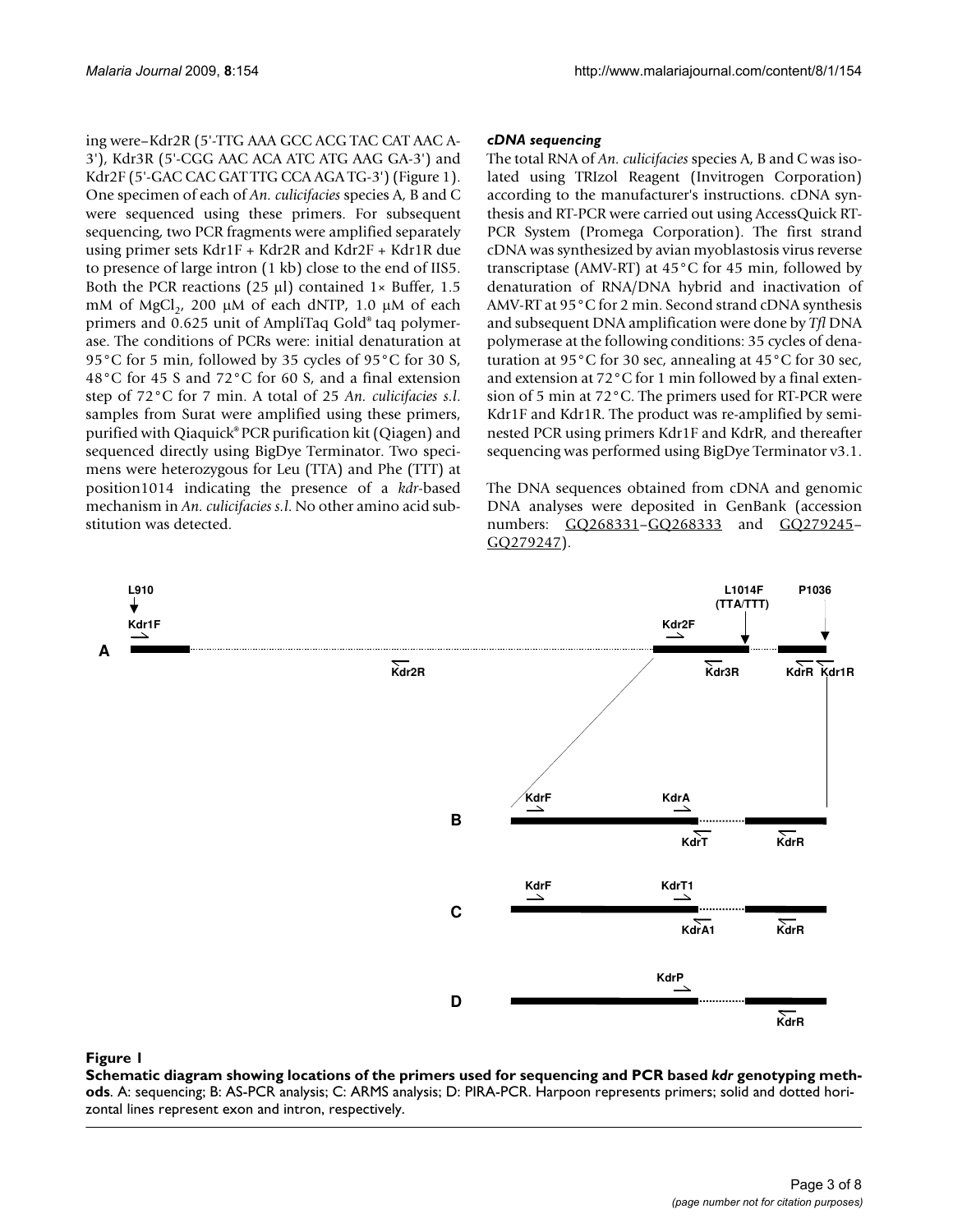#### *PCR based assays*

Three molecular methods for *kdr* genotyping were developed based on sequences obtained in this study, viz., Allele Specific PCR (AS-PCR), Amplification Refractory Mutation System (ARMS) and Primer Introduced Restriction Analysis PCR (PIRA-PCR) (Figure 1). In all the PCRbased assays, unless otherwise stated, uniform concentrations of reagents, except primers, were taken, which were: 1× Buffer, 1.5 mM of MgCl<sub>2</sub>, 200 μM of each dNTP and 0.5 unit AmpliTaq Gold® per 15 μl of reaction mixture. All the PCR reactions were carried out in a GeneAmp® PCR System 9700 (Applied Biosystem) thermal cycler. The three assays were tested on field collected *An. culicifacies s.l* for *kdr* genotyping and results were validated following DNA sequencing.

#### *Allele-specific-PCR (AS-PCR) analysis*

The strategy for designing of AS-PCR was similar to Martinez *et al* [15] and Hoti *et al* [11], but sequences and location of primers were different and were based on *An. culicifacies* sequences obtained through this study. Two external primers flanking *kdr* locus, KdrF (forward, 5'- GGA CCA YGA TTT GCC AAG ATG-3') and KdrR (reverse, 5'-CGA AAT TGG ACA AAA GCA AAG-3'), and two allele specific primers KdrA (forward, 5'-TAC AGT AGT GAT AGG AAA TTT A-3') and KdrT (reverse, 5'-ACT GCT AGG TTA CTT ACG ACA-3') specific for Leu and Phe alleles, respectively, were designed. The predicted sizes of allelespecific bands in PCR product were 127 and 186 bp for Leu (S) and Phe (R) alleles, respectively. A common band of 271 bp was also predicted to be formed by external primers. The scoring of genotypes was made on the basis of presence/absence of 127 and 186 bp bands where presence of 127 bp band only was scored as SS, presence of 186 bp band only as RR, and presence of both the bands as SR. The primer concentrations in PCR reaction were 1.5 μM of KdrF, 0.75 μM of KdrR 3.0 μM of KdrA and 2.0 μM of KdrT. The conditions of PCR were: initial denaturation at 95°C for 5 min, followed by 35 cycles of 95°C for 30 S, 48°C for 45 S and 72°C for 60 S, and a final extension step of 72°C for 7 min. The amplified products were run on 2% agarose gel containing ethidium bromide and visualized under UV in gel documentation system (Figure 2).

#### *Amplification refractory mutation system (ARMS)*

The allele-specific primers in AS-PCR are based on single base primer-template mismatch and are prone to nonspecific amplification due to mispriming in non-stringent conditions. Amplification Refractory Mutation System is based on incorporation of additional single base mismatch in allele-specific primers near 3' of primer which provides tremendous specificity to SNP (single nucleotide polymorphism) primers [16]. For ARMS the external primers, KdrF and KdrR, were same as in AS-PCR and two allele specific primers, KdrA1 (reverse, 5'-GGG TTA CTG



#### Figure 2 **Allele-Specific PCR (AS-PCR) for** *kdr* **genotyping**. Lanes 1 & 10: 100 bp DNA ladder; lanes 2–4: SS; lane 5: RR; lanes 6–8: SR; lane 9: negative control

CTA GGT TAC TTA CGg CT -3') and KdrT1 (forward, 5'- CTG GCT ACA GTA GTG ATA GGA AAT cTT-3') specific to Leu (S) and Phe (R) alleles, respectively, were designed using software available at [http://cedar.genet](http://cedar.genetics.soton.ac.uk/public_html/primer1.html) [ics.soton.ac.uk/public\\_html/primer1.html\[](http://cedar.genetics.soton.ac.uk/public_html/primer1.html)17] with incorporation of single base mismatch at third base position from 3' end terminus (deliberate mismatched bases in primers are indicated in small letters). The predicted size of a common band, the S-specific and the R-specific bands were 271, 191 and 132 bp respectively. The primer concentrations in the PCR reaction were 1.5 μM of KdrF, 0.6 μM KdrR, 0.6 μM of KdrT1 and 3.0 μM of KdrA1. The conditions of PCR were: initial denaturation at 95°C for 5 min, followed by 35 cycles each of 95°C for 30 S, 48°C for 45 S and 72°C for 60 S, and a final extension step of 72°C for 7 min. The amplified product was run on 2% agarose gel containing ethidium bromide and visualized under UV (Figure 3).



#### Figure 3

**Amplification Refractory Mutation System (ARMS) for** *kdr* **genotyping**. Lanes 1 & 8: 100 bp DNA ladder; lanes 2 & 3: SS; lane 4: RR; lanes 5 & 6: SR; lane 7: negative control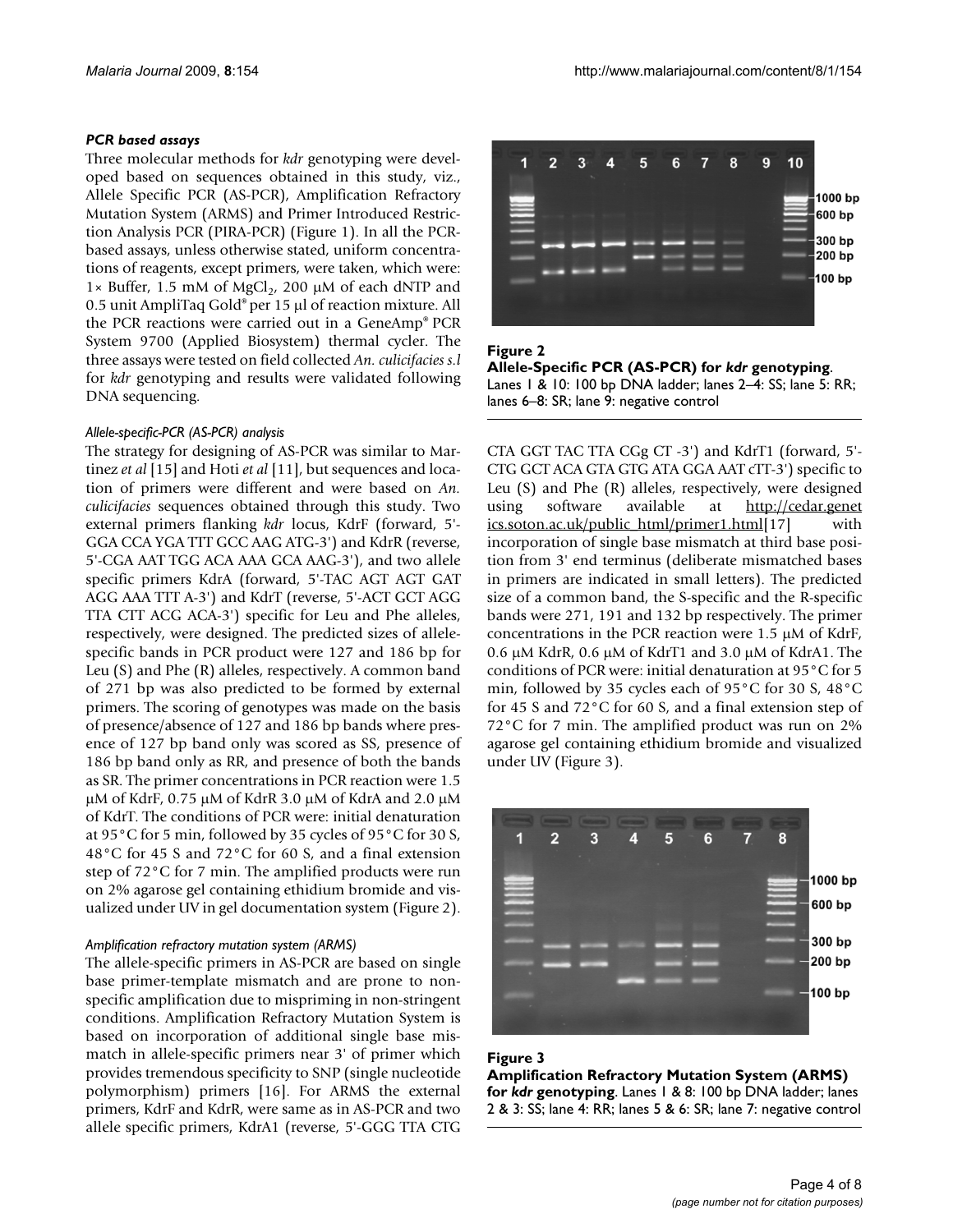To check the specificity of ARMS, the assay was also performed with increased concentration of  $MgCl<sub>2</sub>$  (up to 3.0) mM) and AmpliTaq® Taq DNA Polymerase (up to 2.5 units per 15 μl reaction mixtures) at an annealing temperature of 45°C.

#### *Primer-introduced restriction analysis-PCR (PIRA-PCR)*

PIRA-PCR is based on incorporation of a deliberate mismatch in one primer so that a new restriction enzyme recognition site is created in the PCR amplicon in the presence of a specific allele in the target DNA. A PIRA primer KdrP (forward) with sequence 5'-TCC TGG CTA CAG TAG TGA TAG GAA AaT T-3' was designed, where a T-to-A mismatch was incorporated at the 3rd base position from 3' end terminus (shown in small letter in primer sequence). The terminal AAaTT-3' sequence of the PIRA primer (KdrP) creates a recognition site for the restriction enzyme *Apo*I or *Xap*I, i.e., AAATTY, in the amplified PCR product with the primer KdrR (reverse) in the presence of the Phe codon (TTT or TTC) in the template DNA at the *kdr* locus. Hence the PIRA-PCR is capable of detecting both possible codons of phenylalanine (TTT or TTC). With the Leu (TTA) allele, no *Apo*I restriction site is created.

For PIRA-PCR analysis, a PCR product was amplified using primers KdrP and KdrR with final concentration of 1.0 and 0.5 μM, respectively. The conditions of PCR were: initial denaturation at 95°C for 5 min, followed by 35 cycles of 95°C for 30 S, 48°C for 30 S and 72°C for 45 S, and a final extension step of 72°C for 7 min. Five μL of PCR product was digested with 5 units of *Apo*I restriction enzyme (New England Biolabs Inc) with 1× buffer in a final volume of 20 μl and incubated at 50°C for 1 hour. The restriction products were run on 3.0% agarose gel



#### **Figure 4**

**Primer Introduced Restriction Analysis PCR (PIRA-PCR) for** *kdr* **genotyping**. Lanes 1 & 9: 100 bp DNA ladder; lanes 2–4: SS; lane 5: RR; lanes 6–8: SR

containing ethidium bromide and visualized under UV illumination (Figure 4).

The predicted size of PCR product amplified with primers KdrP and KdrR is 134 base pairs, which when digested with ApoI or XapI, will be cleaved into 106 and 24 bp fragments (with four bases 5'-overhang) in the presence of Phe allele (TTT/TTC). No cleavage is expected to take place in presence of Leu (TTA) allele. The 134 and 106 bp fragments can be easily resolved on 3% agarose gel whereas 24 bp fragment is normally not expected to be visualized or difficult to discriminate from primer-dimer. Therefore, 134 bp band was scored as S and 106 bp as R.

#### *Validation of PCR based assays*

All the mosquito samples genotyped as RS  $(n = 18)$  and RR (n = 1) were sequenced alongside 23 SS in order to validate assays and to check for other mutations in addition to the Leu-Phe change. The primers used for PCR amplification and sequencing were KdrF and KdrR. The sequence data were aligned and analysed using Mega 4 alignment utilities [18].

#### *Hardy-Weinberg equilibrium analysis*

The Exact Test of Hardy-Weinberg equilibrium using a Markov chain on three genotypes, i.e., SS, RS and RR was done using software Arlequin ver 3.11 [19]

# **Results**

DNA sequencing revealed the presence of a Leu (TTA) to Phe (TTT) mutation at residue L1014 in a total of 19 samples, 18 of which were heterozygote and one homozygous resistant individual. No other mutations were recorded, including L995H mutation reported in Iranian *An. culicifacies s.l*. [\[20\]](#page-6-1).

Testing of AS-PCR and ARMS assays on *An. culicifacies s.l*. samples from Surat revealed presence of discrete bands of expected sizes, as visualized on agarose gel. With PIRA-PCR also all the expected bands were seen, except 24 bp fragment resulting from the cleavage of PCR product (134 bp). Therefore, the presence of 106 bp cleaved product was scored as R. A total of 186 samples were genotyped using AS-PCR, of which 167 were assigned as homozygous susceptible (SS), one as homozygous resistant (RR) and 18 as heterozygote (SR) based on the criteria mentioned in section 'Methods'. All of the RS and RR, and 80 of the SS samples, as genotyped by AS-PCR, were also assayed with ARMS and PIRA-PCR assays, with similar results to the AS-PCR.

The result of DNA sequencing of 42 samples genotyped by all the three assays ( $RR = 1$ ,  $SR = 18$ ,  $SS = 23$ ) were in agreement with PCR based assays. Thus all three assays are specific and can be used for genotyping.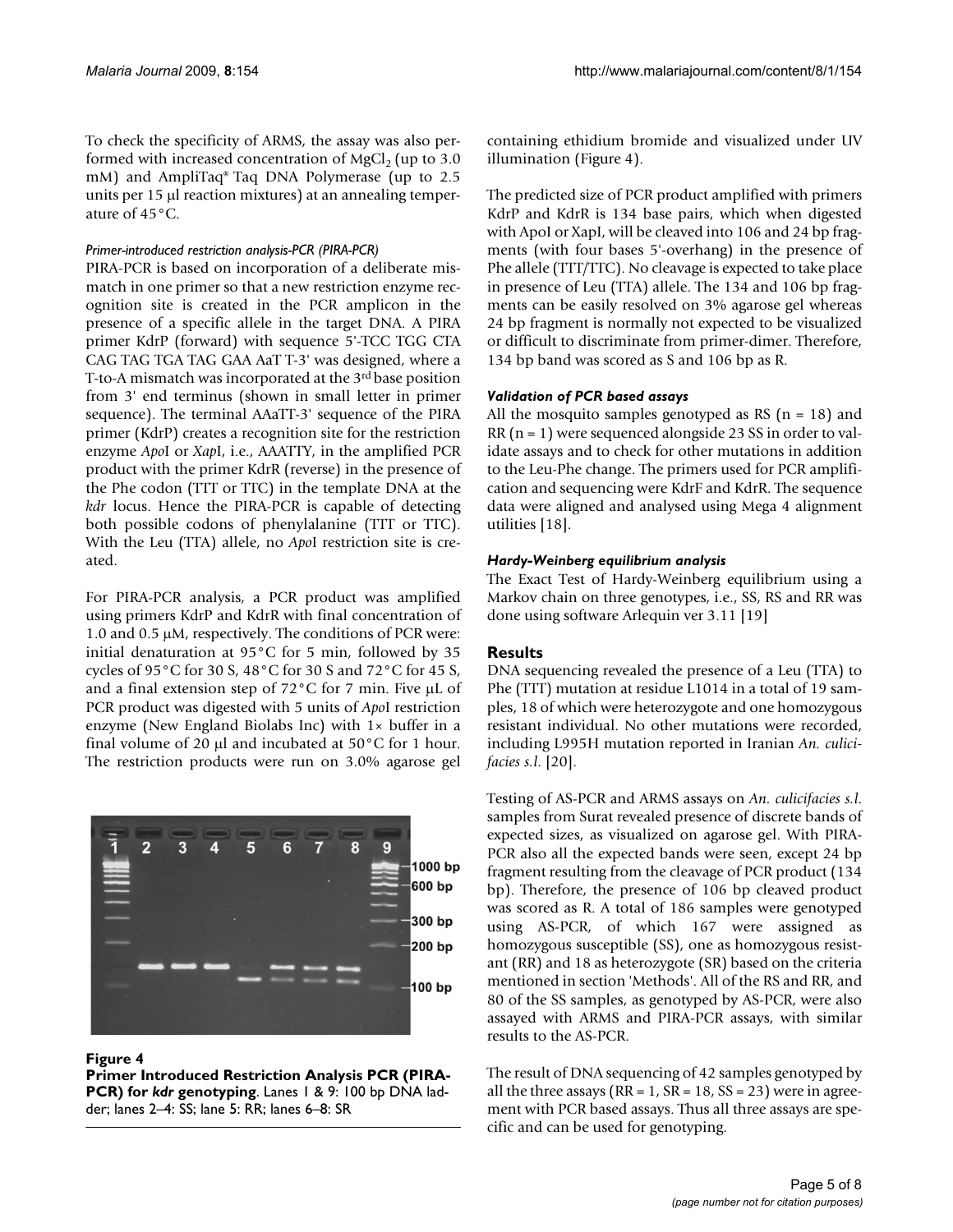The AS-PCR, based on a single mismatch at the 3' end of the allele specific primer, was specific and no mispriming was observed. The ARMS was specific even with increased concentrations of MgCl<sub>2</sub> (3.0 mM) and taq polymerase (3 Units of AmpliTaq Gold per 25 μl reaction).

The observed and expected heterozygote frequencies were 0.09677 and 0.10202 respectively, which did not differ significantly  $(p = 0.41220)$  from Hardy-Weinberg equilibrium.

# **Discussion**

Malaria control in India relies on control of the major vector *An. culicifacies*. Knock-down resistance in *An. culicifacies* may be a serious threat to the continued use of pyrethroids, which are currently the insecticide class of choice for control of multiple insecticide resistant vector population by IRS and the only insecticide class available for the impregnation of bed nets. The present study provides the first direct evidence of the presence of the L1014F *kdr* mutation in Indian *An. culicifacies*.

The point mutation at residue L1014 leading to Leu-to-Phe change in voltage gated sodium channel is a most common mechanism associated with knock-down resistance in insects against DDT and pyrethroids. Variant replacements of this residue, L1014H and L1014S, have also been reported [4]. In anophelines, only two mutations, L1014F and L1014S, are reported conferring resistance [7-10]. No mutation at other location has been reported in anophelines except a novel mutation, L995H, reported in a single specimen of *An. culicifacies s.l*. from Iran [[20\]](#page-6-1). During this study, screening of limited numbers of *An. culicifacies s.l*. samples from Surat didn't revealed presence of L995H mutation. The implication of such mutation in DDT/pyrethroid resistance and frequency in resistant population is yet to be investigated.

For monitoring of *kdr* resistance in vector population, there is a need of simple and reliable methods. AS-PCR is a convenient and inexpensive method used for *kdr* detection. This assay format has widely been used with the malaria vector *An. gambiae* in Africa [7,10]. For *An. culicifacies s.l*., an AS-PCR was designed by Hoti *et al* [11] using the external primers Agd1 and Agd2 originally designed for *An. gambiae*. These primers do not work with *An. culicifacies s.l*. from Surat district (see Additional file 1) due to mismatch with template DNA which was revealed after sequencing presented in this study and, therefore, not reliable. Further, a significant departure from HW equilibrium, resulting from deficiency of heterozygotes, had been noticed by the authors, while re-examining genotyping data of *kdr* in *An. culicifacies s.l*. by Hoti *et al* [11], which may be due to discrepancy in genotyping result. This necessitated the development of culicifacies-specific molecular assays for *kdr* genotyping.

The AS-PCR designed for SNP detection is based on single base primer-template mismatch at 3' of the primers. These primers are generally specific but in some instances the mismatched base does not prevent the extension process [12,13]. Mispriming with the primer specific for susceptible (kds) allele has also been reported in *An. gambiae* [21], where the mismatched base is at penultimate position from the 3' terminus. To avoid such mispriming, an ARMS method was developed, where an additional deliberate single nucleotide mismatch is incorporated near the 3' end of the allele-specific primers, which increases the specificity of the ARMS primers [16].

PIRA-PCR is a very reliable method for SNP detection that reduces the possibility of genotyping error due to mispriming. The PIRA-PCR was initially used for genotyping of *kdr* in *An. gambiae* by Janeira *et al* [22], where the mismatch in the PIRA primer was incorporated at the penultimate 3' base in order to create a restriction site. In the PIRA primer designed here for *An. culicifacies s.l*., the mismatch was incorporated at the third base position from 3' end, which seems to be advantageous, being less refractory to amplification in comparison to those where mismatch is at penultimate base. One of the most significant advantages of current PIRA-PCR over previously described methods is its capability to detect both possible codons of phenylalanine, i.e., TTT and TTC, whereas other PCR based assays can detect only one codon. Although in the single mosquito population tested only the A-to-T substitution was encountered, which is the most common substitution in mosquitoes [5], the possibility an A-to-C substitution in other mosquitoes cannot be ruled out and has recently been seen in *Culex quinquefasciatus* where both substitutions (A-to-T/C) exist [[23](#page-7-0)]. It is possible that the A-to-C substitution is being overlooked in other species. The PIRA-PCR strategy described here could be used for screening of Leu-Phe based *kdr* for other mosquito species with little modification in primer sequences. The PIRA-PCR is relatively costly compared to AS-PCR or ARMS, due to involvement of a restriction enzyme step, and it is also slightly more time consuming. The PIRA-PCR may be misleading in case of incomplete digestion of amplified product where RR samples may be scored as RS.

Recently several other molecular methods in addition to PIRA-PCR have been used for *kdr* genotyping as alternative of AS-PCR such as Heated Oligonucleotide Ligation Assays (HOLA) [24], Sequence-Specific Oligonucleotide Probes (SSOP) [25], Fluorescence Resonance Energy Transfer/Melt Curve Analysis (FRET/MCA) [26] and fluorescent based genotyping by capillary electrophoresis [27], but most of these methods are expensive or require more sophisticated instruments. PCR-based methods on the other hand are easy, inexpensive and can be performed in the most of the laboratories equipped with Thermal Cycler.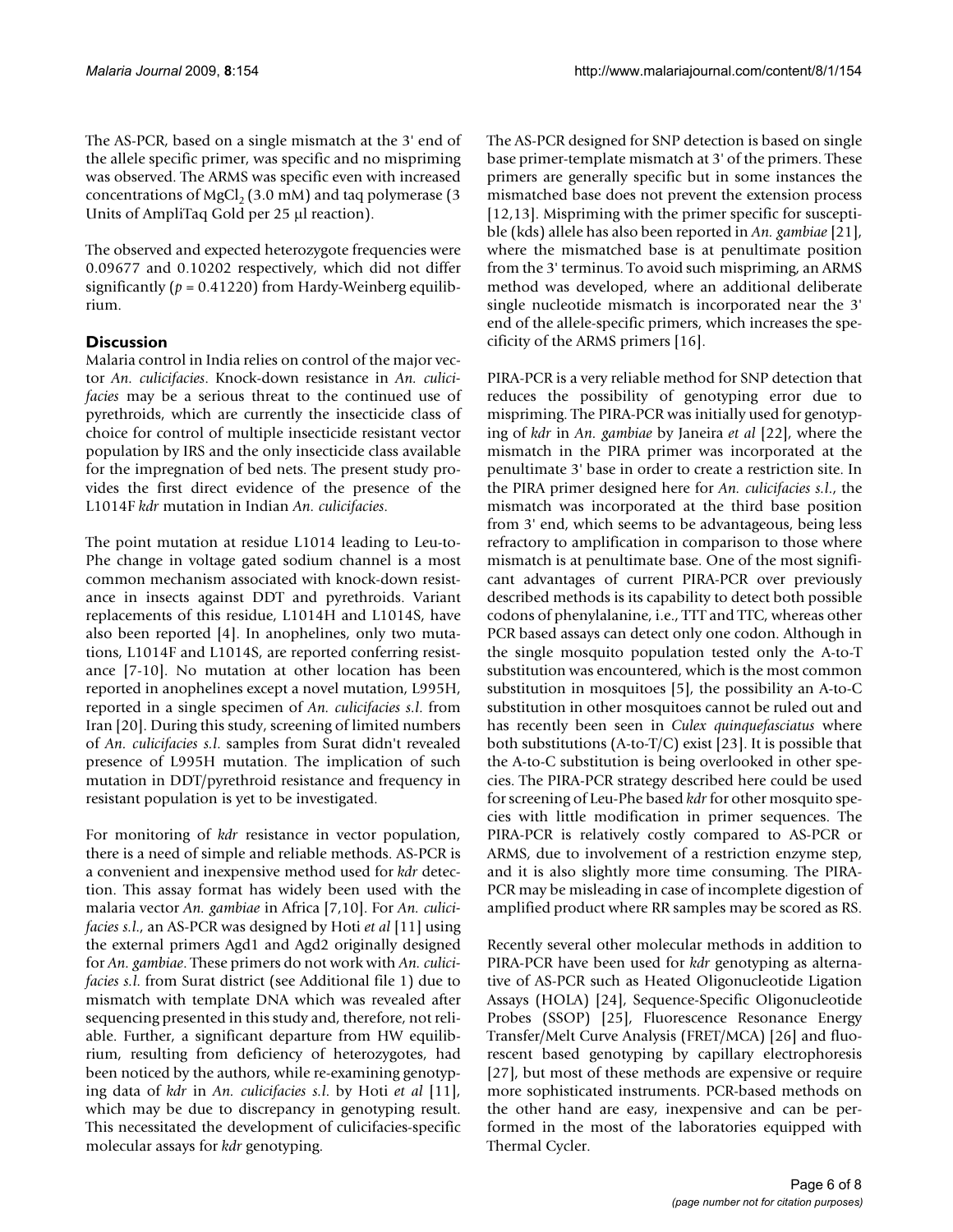## **Conclusion**

The Leu-Phe mutation (L1014F) in the voltage gated sodium channel, which generates the *kdr* phenotype in many insects, was detected in a pyrethroid and DDT resistant *An. culicifacies s.l*. population from Surat, western India. Three PCR-based methods (AS-PCR, ARMS and PIRA-PCR) were developed for *kdr* genotyping based on DNA sequences obtained from *An. culicifacies* species A, B and C. All the three assays were specific. The ARMS method was refractory to non-specific amplification in non-stringent amplification conditions. The PIRA-PCR assay is able to detect both the codons for the phenylalanine mutation at *kdr* locus, i.e., TTT and TTC, in a single assay, although the latter codon was not found in the population genotyped.

#### **Competing interests**

The authors declare that they have no competing interests.

## **Authors' contributions**

OPS: Conceived strategies for sequencing and PCR-based assays, carried out DNA sequencing and analysis, data analysis and manuscript preparation.

PB: *kdr* genotyping and DNA sequencing.

JH: guided the study and contributed to the manuscript.

SKS, APD and TA: contributed to the manuscript preparation.

All authors provided critical reviews of the manuscript and approved the final version.

# **Additional material**

#### **Additional file 1**

*Evaluation of* **An. gambiae***-primers for the amplification of IIS6 segment of the voltage gated sodium channel from* **An. culicifacies**  *(Surat population)* Click here for file [\[http://www.biomedcentral.com/content/supplementary/1475-](http://www.biomedcentral.com/content/supplementary/1475-2875-8-154-S1.doc) 2875-8-154-S1.doc]

#### **Acknowledgements**

This collaboration was funded by the Wellcome Trust. Authors are thankful to Mr Uday Kumar and Mr Shri Bhagwan for excellent technical assistance.

#### **References**

- 1. Sharma VP: **Fighting malaria in India.** *Curr Sci* 1998, **75:**1127-1140.
- 2. Anonymous: **Indoor residual spraying- Use of indoor residual spraying for scaling up global malaria control and elimination- WHO Position Statement.** World Health Organization, Geneva; 2006. (WHO/HTM/MAL/2006.1112)
- 3. Singh OP, Raghavendra K, Nanda N, Mittal PK, Subbarao SK: **Pyrethroid resistance in** *Anopheles culicifacies* **in Surat district, Gujarat, West India.** *Curr Sci* 2002, **82:**547-550.
- 4. Soderlund DM, Knipple DC: **[The molecular biology of knock](http://www.ncbi.nlm.nih.gov/entrez/query.fcgi?cmd=Retrieve&db=PubMed&dopt=Abstract&list_uids=12770575)[down resistance to pyrethroid insecticides.](http://www.ncbi.nlm.nih.gov/entrez/query.fcgi?cmd=Retrieve&db=PubMed&dopt=Abstract&list_uids=12770575)** *Insect Biochem Mol Biol* 2003, **33:**563-577.
- 5. Davies TG, Field LM, Usherwood PN, Williamson MS: **[A compara](http://www.ncbi.nlm.nih.gov/entrez/query.fcgi?cmd=Retrieve&db=PubMed&dopt=Abstract&list_uids=17433068)[tive study of voltage-gated sodium channels in the Insecta:](http://www.ncbi.nlm.nih.gov/entrez/query.fcgi?cmd=Retrieve&db=PubMed&dopt=Abstract&list_uids=17433068) implications for pyrethroid resistance in Anopheline and [other Neopteran species.](http://www.ncbi.nlm.nih.gov/entrez/query.fcgi?cmd=Retrieve&db=PubMed&dopt=Abstract&list_uids=17433068)** *Insect Mol Biol* 2007, **16:**361-375.
- 6. O'reilly AO, Khambay BPS, Williamson MS, Field LM, Wallace BA, Davies TGE: **[Modelling insecticide-binding sites in the voltage](http://www.ncbi.nlm.nih.gov/entrez/query.fcgi?cmd=Retrieve&db=PubMed&dopt=Abstract&list_uids=16475981)[gated sodium channel.](http://www.ncbi.nlm.nih.gov/entrez/query.fcgi?cmd=Retrieve&db=PubMed&dopt=Abstract&list_uids=16475981)** *Biochem J* 2006, **396:**255-263.
- 7. Martinez-Torres D, Chandre F, Williamson MS, Darriet F, Bergé JB, Devonshire AL, Guillet P, Pasteur N, Pauron D: **Molecular characterization of pyrethroid knockdown resistance (***kdr***) in the major malaria vector** *Anopheles gambiae* **[s.s.](http://www.ncbi.nlm.nih.gov/entrez/query.fcgi?cmd=Retrieve&db=PubMed&dopt=Abstract&list_uids=9535162)** *Insect Mol Biol* 1998, **7:**179-184.
- <span id="page-6-0"></span>8. Diabaté A, Baldet T, Chandre F, Dabire KR, Simard F, Ouedraogo JB, Guillet P, Hougard JM: **First report of a** *kdr* **mutation in** *Anopheles arabiensis* **[from Burkina Faso, West Africa.](http://www.ncbi.nlm.nih.gov/entrez/query.fcgi?cmd=Retrieve&db=PubMed&dopt=Abstract&list_uids=15264630)** *J Am Mosq Control Assoc* 2004, **20:**195-196.
- 9. Enayati AA, Vatandoost H, Ladonni H, Townson H, Hemingway J: **Molecular evidence for a** *kdr***-type pyrethroids resistance mechanism in the malaria vector mosquito** *Anopheles stephensi***[.](http://www.ncbi.nlm.nih.gov/entrez/query.fcgi?cmd=Retrieve&db=PubMed&dopt=Abstract&list_uids=12823830)** *Med Vet Entomol* 2003, **17:**138-144.
- 10. Ranson H, Jensen B, Vulule JM, Wang X, Hemingway J, Collins FH: **Identification of a point mutation in the voltage gated sodium channel gene of Kenyan** *Anopheles gambiae* **[associ](http://www.ncbi.nlm.nih.gov/entrez/query.fcgi?cmd=Retrieve&db=PubMed&dopt=Abstract&list_uids=11029667)[ated with resistance to DDT and pyrethroids.](http://www.ncbi.nlm.nih.gov/entrez/query.fcgi?cmd=Retrieve&db=PubMed&dopt=Abstract&list_uids=11029667)** *Insect Mol Biol* 2000, **9:**491-497.
- 11. Hoti SL, Vasuki V, Jambulingam P, Sahu SS: *kdr* **allele-based PCR assay for detection of resistance to DDT in** *Anopheles culicifacies* **sensu lato Giles population from Malkangiri District, Orissa, India.** *Curr Sci* 2006, **91:**658-661.
- 12. Kwok S, Kellogg DE, McKinney N, Spasic D, Goda L, Levenson C, Sninsky JJ: **[Effects of primer-template mismatches on the](http://www.ncbi.nlm.nih.gov/entrez/query.fcgi?cmd=Retrieve&db=PubMed&dopt=Abstract&list_uids=2179874) [polymerase chain reaction: human immunodeficiency virus](http://www.ncbi.nlm.nih.gov/entrez/query.fcgi?cmd=Retrieve&db=PubMed&dopt=Abstract&list_uids=2179874) [type 1 model studies.](http://www.ncbi.nlm.nih.gov/entrez/query.fcgi?cmd=Retrieve&db=PubMed&dopt=Abstract&list_uids=2179874)** *Nucleic Acids Res* 1990, **18:**999-1005.
- 13. Ayyadevara S, Thaden JJ, Shmookler Reis RJ: **[Discrimination of](http://www.ncbi.nlm.nih.gov/entrez/query.fcgi?cmd=Retrieve&db=PubMed&dopt=Abstract&list_uids=10933850) [primer 3'-nucleotide mismatch by taq DNA polymerase dur](http://www.ncbi.nlm.nih.gov/entrez/query.fcgi?cmd=Retrieve&db=PubMed&dopt=Abstract&list_uids=10933850)[ing polymerase chain reaction.](http://www.ncbi.nlm.nih.gov/entrez/query.fcgi?cmd=Retrieve&db=PubMed&dopt=Abstract&list_uids=10933850)** *Anal Biochem* 2000, **284:**11-18.
- 14. Bass C, Nikou D, Donnelly MJ, Williamson MS, Ranson H, Ball A, Vontas J, Field LM: **Detection of knockdown resistance (***kdr***) mutations in** *Anopheles gambiae***[: a comparison of two new high](http://www.ncbi.nlm.nih.gov/entrez/query.fcgi?cmd=Retrieve&db=PubMed&dopt=Abstract&list_uids=17697325)[throughput assays with existing methods.](http://www.ncbi.nlm.nih.gov/entrez/query.fcgi?cmd=Retrieve&db=PubMed&dopt=Abstract&list_uids=17697325)** *Malar J* 2007, **6:**111.
- 15. Martinez-Torres D, Chandre F, Williamson MS, Darriet F, Berge JB, Devonshire AL, Guillet P, Pasteur N, Pauron D: **Molecular characterization of pyrethroid knockdown resistance (***kdr***) in the major malaria vector** *Anopheles gambiae* **[s.s.](http://www.ncbi.nlm.nih.gov/entrez/query.fcgi?cmd=Retrieve&db=PubMed&dopt=Abstract&list_uids=9535162)** *Insect Mol Biol* 1998, **7:**179-184.
- 16. Newton CR, Graham A, Heptinstall LE, Powell SJ, Summers C, Kalsheker N, Smith JC, Markham AF: **[Analysis of any point muta](http://www.ncbi.nlm.nih.gov/entrez/query.fcgi?cmd=Retrieve&db=PubMed&dopt=Abstract&list_uids=2785681)[tion in DNA. The amplification refractory mutation system](http://www.ncbi.nlm.nih.gov/entrez/query.fcgi?cmd=Retrieve&db=PubMed&dopt=Abstract&list_uids=2785681) [\(ARMS\).](http://www.ncbi.nlm.nih.gov/entrez/query.fcgi?cmd=Retrieve&db=PubMed&dopt=Abstract&list_uids=2785681)** *Nucleic Acids Res* 1989, **17:**2503-2516.
- 17. Ye Shu, Dhillon S, Ke X, Collins AR, Day NM: [An efficient proce](http://www.ncbi.nlm.nih.gov/entrez/query.fcgi?cmd=Retrieve&db=PubMed&dopt=Abstract&list_uids=11522844)**[dure for genotyping single nucleotide polymorphism.](http://www.ncbi.nlm.nih.gov/entrez/query.fcgi?cmd=Retrieve&db=PubMed&dopt=Abstract&list_uids=11522844)** *Nucleic Acids Res* 2001, **29:**e88.
- 18. Tamura K, Dudley J, Nei M, Kumar S: **[MEGA4: Molecular Evolu](http://www.ncbi.nlm.nih.gov/entrez/query.fcgi?cmd=Retrieve&db=PubMed&dopt=Abstract&list_uids=17488738)[tionary Genetics Analysis \(MEGA\) software version 4.0.](http://www.ncbi.nlm.nih.gov/entrez/query.fcgi?cmd=Retrieve&db=PubMed&dopt=Abstract&list_uids=17488738)** *Mol Biol Evol* 2007, **24:**1596-1599.
- 19. Excoffier L, Laval G, Schneider S: **[Arlequin ver. 3.0: An integrated](http://www.ncbi.nlm.nih.gov/entrez/query.fcgi?cmd=Retrieve&db=PubMed&dopt=Abstract&list_uids=19325852) [software package for population genetics data analysis.](http://www.ncbi.nlm.nih.gov/entrez/query.fcgi?cmd=Retrieve&db=PubMed&dopt=Abstract&list_uids=19325852)** *Evol Bioinform Online.* 2005, **1:**47-50.
- <span id="page-6-1"></span>20. Djadid ND, Forouzesh F, Karimi M, Raeisi A, Hassan-Zehi A, Zakeri S: **Monitoring pyrethroid insecticide resistance in major malaria vector** *Anopheles culicifacies***[: comparison of molecu](http://www.ncbi.nlm.nih.gov/entrez/query.fcgi?cmd=Retrieve&db=PubMed&dopt=Abstract&list_uids=18051777)[lar tools and conventional susceptibility test.](http://www.ncbi.nlm.nih.gov/entrez/query.fcgi?cmd=Retrieve&db=PubMed&dopt=Abstract&list_uids=18051777)** *Iran Biomed J* 2007, **11:**169-176.
- 21. Pinto J, Lynd A, Elissa N, Donnelly MJ, Costa C, Gentile G, Caccone A, do Rosário VE: **Co-occurrence of East and West African** *kdr* **mutations suggests high levels of resistance to pyrethroid insecticides in** *Anopheles gambiae* **[from Libreville, Gabon.](http://www.ncbi.nlm.nih.gov/entrez/query.fcgi?cmd=Retrieve&db=PubMed&dopt=Abstract&list_uids=16608487)** *Med Vet Entomol* 2006, **20:**27-32.
- 22. Janeira F, Vicente JL, Kanganje Y, Moreno M, Do Rosário VE, Cravo P, Pinto J: **A primer-introduced restriction analysis-polymer-**